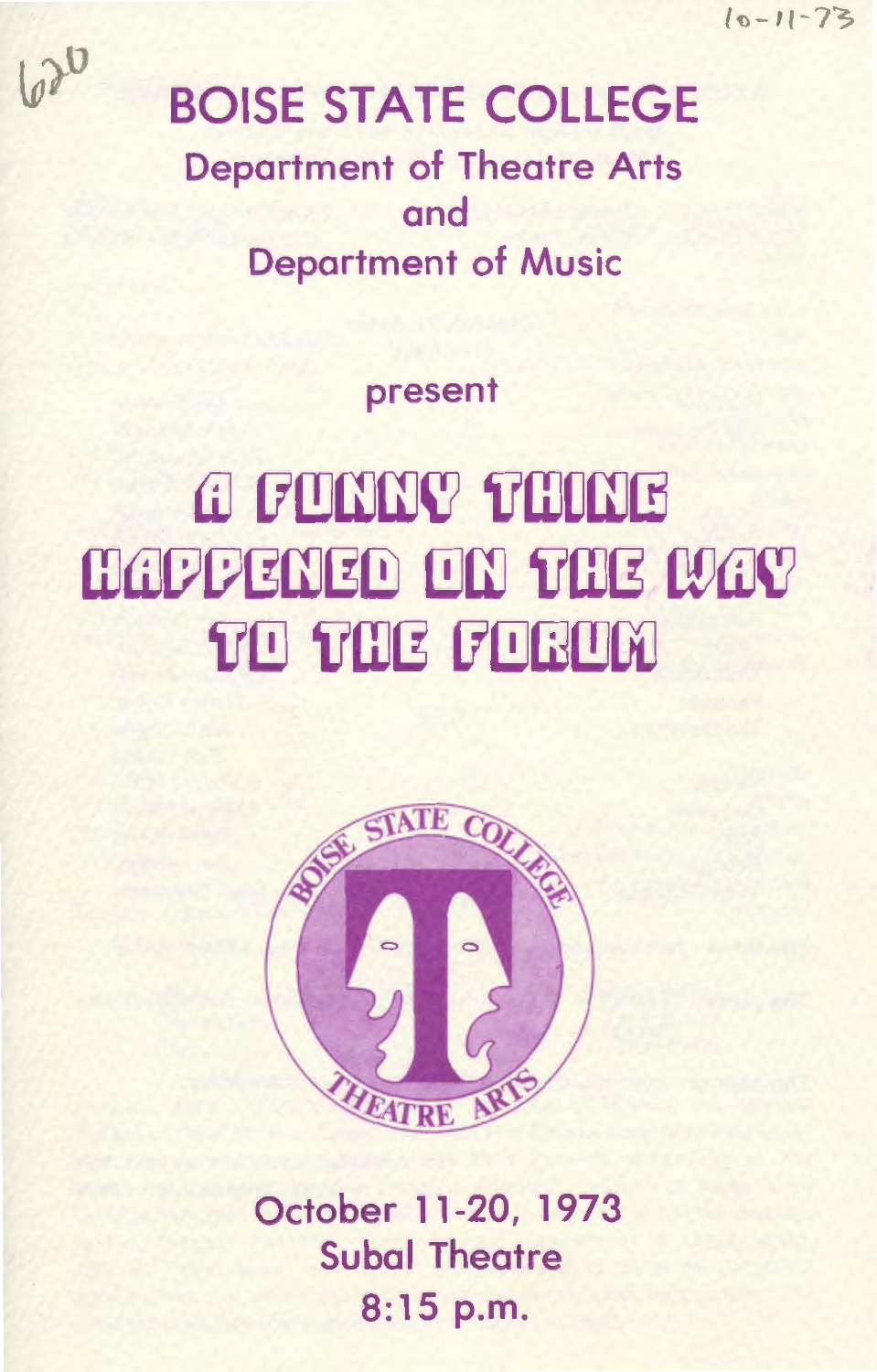#### **A FUNNY THING HAPPENED ONTHEWAYTOTHE FORUM\***

# **Book by Burt Shevelove and Larry Gelbart Music and Lyrics by Stephen Sondheim**

Stage Director: Charles Lauterbach Music Director: William Taylor

Stage Design: Frank Heise Costumes: Roger Bedard

#### Dramatis Personae (The Cast)

|                               | <b>Rick Gasparotti</b> |
|-------------------------------|------------------------|
|                               | <b>Larry Peterson</b>  |
| Senex Tracey Hollenbeck       |                        |
|                               |                        |
|                               |                        |
|                               |                        |
|                               |                        |
|                               |                        |
| Tintinabula Denice Zundel     |                        |
|                               |                        |
| The Geminae Jan Lythgoe       |                        |
|                               | <b>Kim Young</b>       |
|                               |                        |
|                               |                        |
|                               |                        |
|                               |                        |
| Miles Gloriosus Dave Eichmann |                        |

**The time:** two hundred years before the Christian era, a day in spring.

**The place:** a street in Rome in front of the houses of Erronius, Senex, and Lycus.

**The action:** continuous, with a single ten minute intermission.

\*Produced by special arrangement with Music Theatre International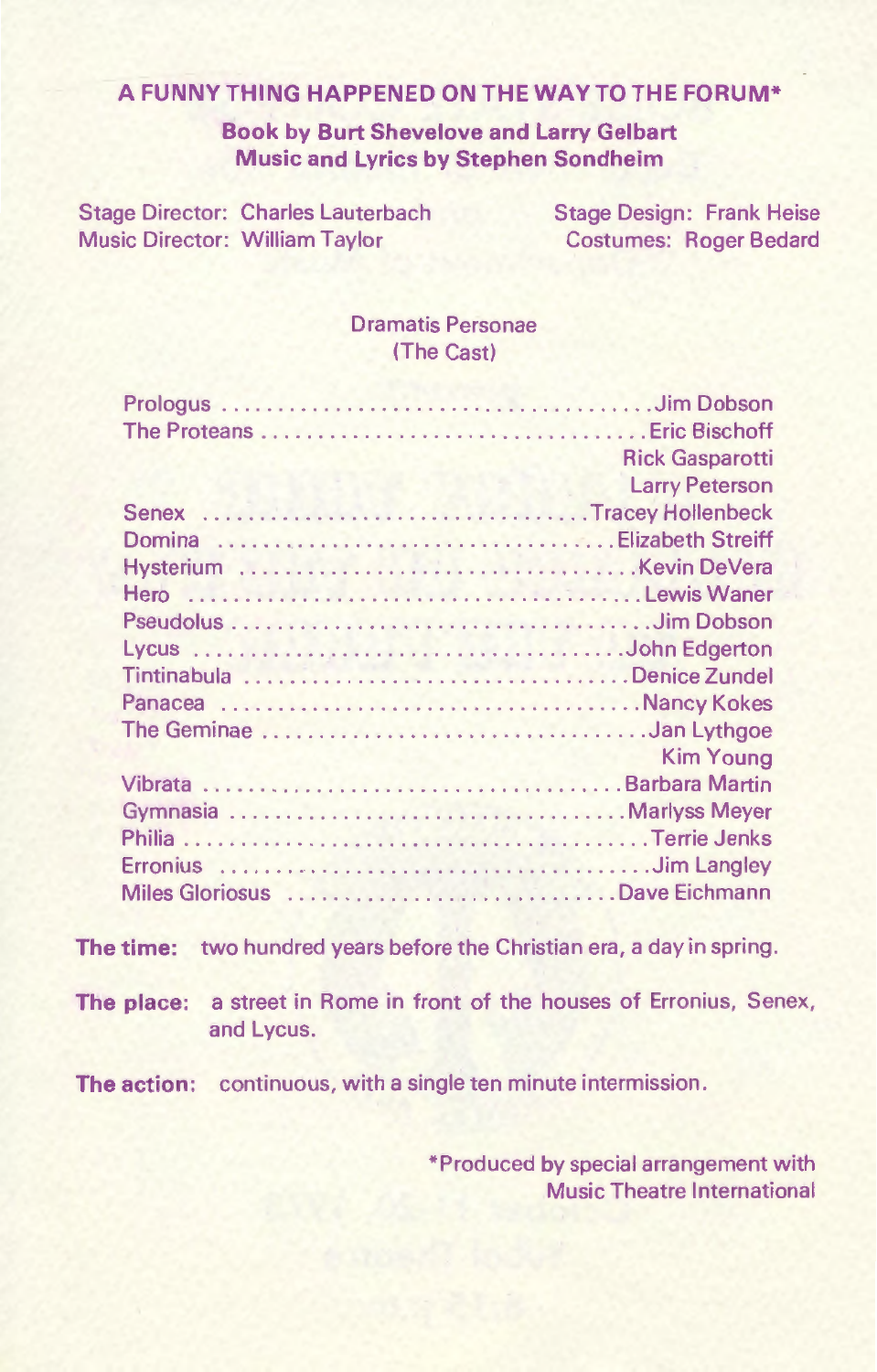#### Musical Numbers

### Act!

|                                                  | Company                 |
|--------------------------------------------------|-------------------------|
|                                                  |                         |
|                                                  |                         |
|                                                  |                         |
| Dance of the Courtesans Tintinabula, Panacea,    |                         |
|                                                  | The Geminae, Vibrata,   |
|                                                  | Gymnasia                |
|                                                  |                         |
| Pretty Little Picture Pseudolus, Hero, and       |                         |
|                                                  | Philia                  |
| Everybody Ought to Have a Maid Senex, Pseudolus, |                         |
|                                                  | <b>Hysterium, Lycus</b> |
|                                                  |                         |
|                                                  |                         |
| Bring Me My Bride  Miles Gloriosus, Pseudolus,   |                         |
|                                                  | Proteans, Courtesans    |

# Act II

| <b>Proteans, Courtesans</b> |
|-----------------------------|
|                             |

#### Trio

| Piano Debbie Riedel |  |
|---------------------|--|
|                     |  |
|                     |  |

Program Note: "Forum" is based on the plays of Plautus, the funniest Roman of them all. Burt Shevelove and Larry Gelbart have drawn as freely from him as he drew from the Greek New Comedy. According to The Oxford Companion to the Theatre, Plautus "seems to have liked complicated plots, strongly marked characters, and scenes of love-making, revelry, trickery, and debauchery; he was himself able to supply song, repartee, jests, puns, and topical allusions, and to dilate on congenial topics, often with small regard for what was dramatically appropriate." All of which does much to explain tonight's musical comedy.